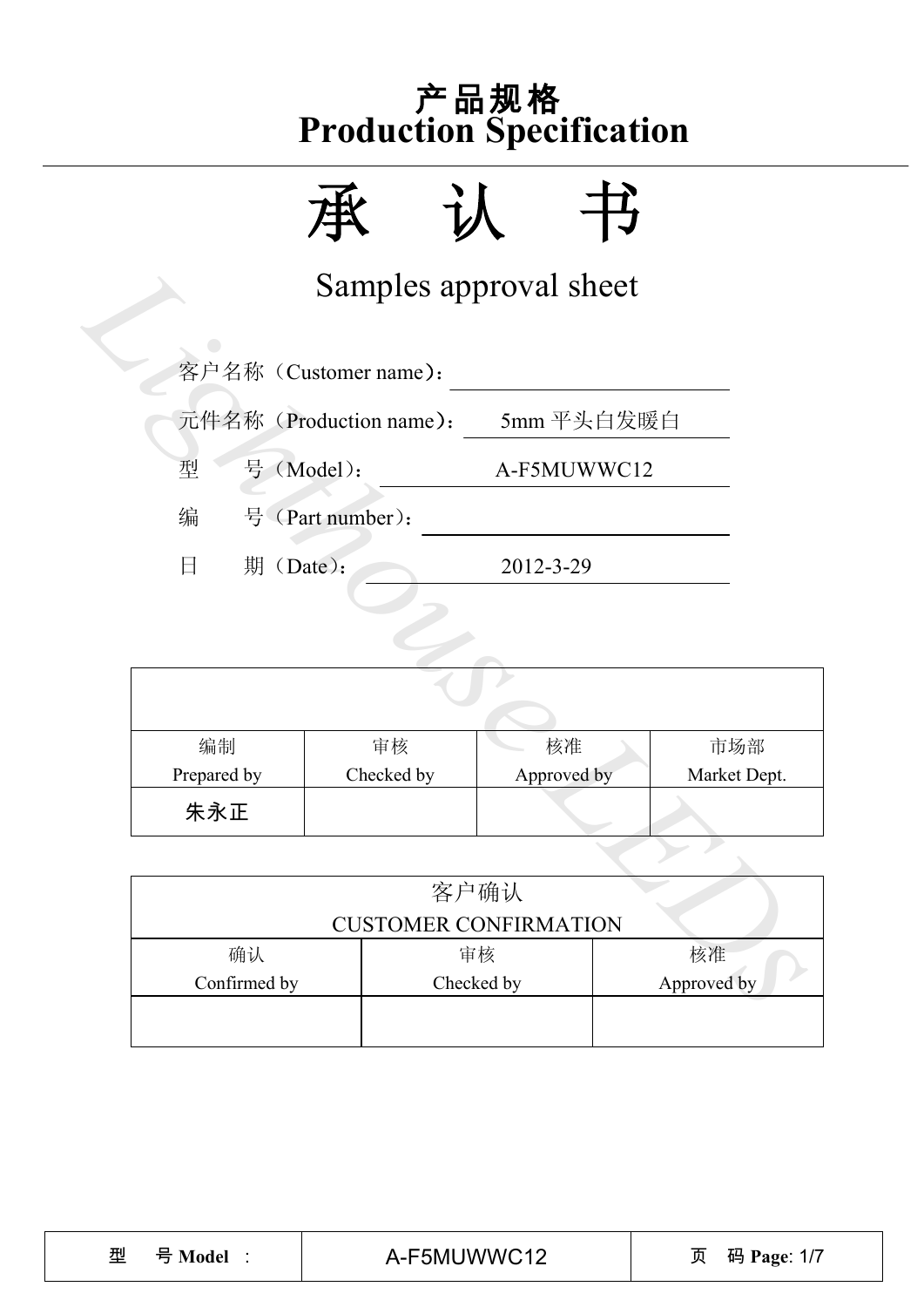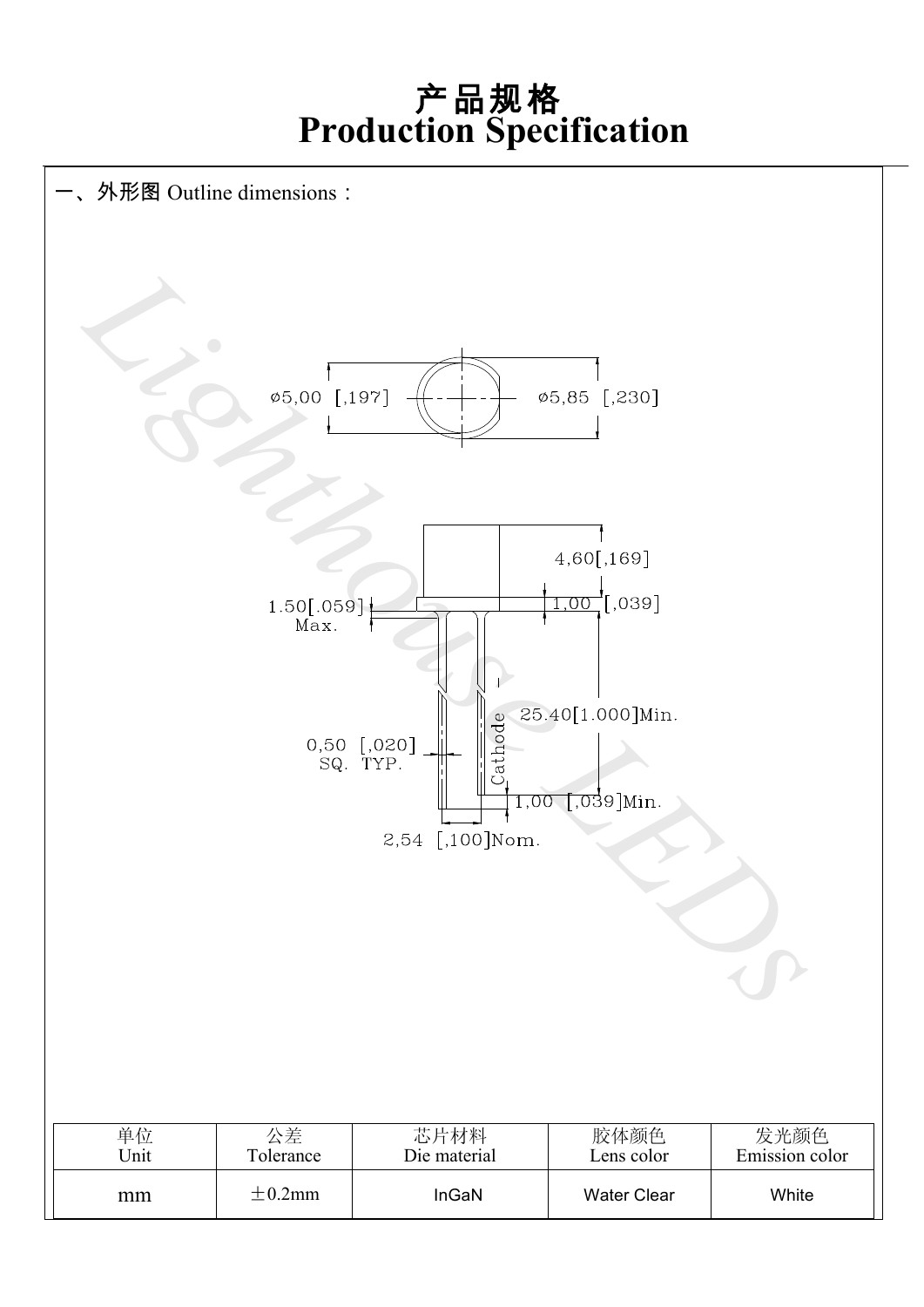※备注:承认书之编号和型号可用于查询,客户如有需要,请提供相应的编号和型号。 Remark: P/N & Model in samples approval sheet can be used to inquire, please provide corresponding P/N& model if customer need .

| 型 | 号 Model :  | A-F5MUWWC12 | 页 | 码 Page: 2/7 |
|---|------------|-------------|---|-------------|
|   | $\bigcirc$ |             |   |             |
|   |            |             |   |             |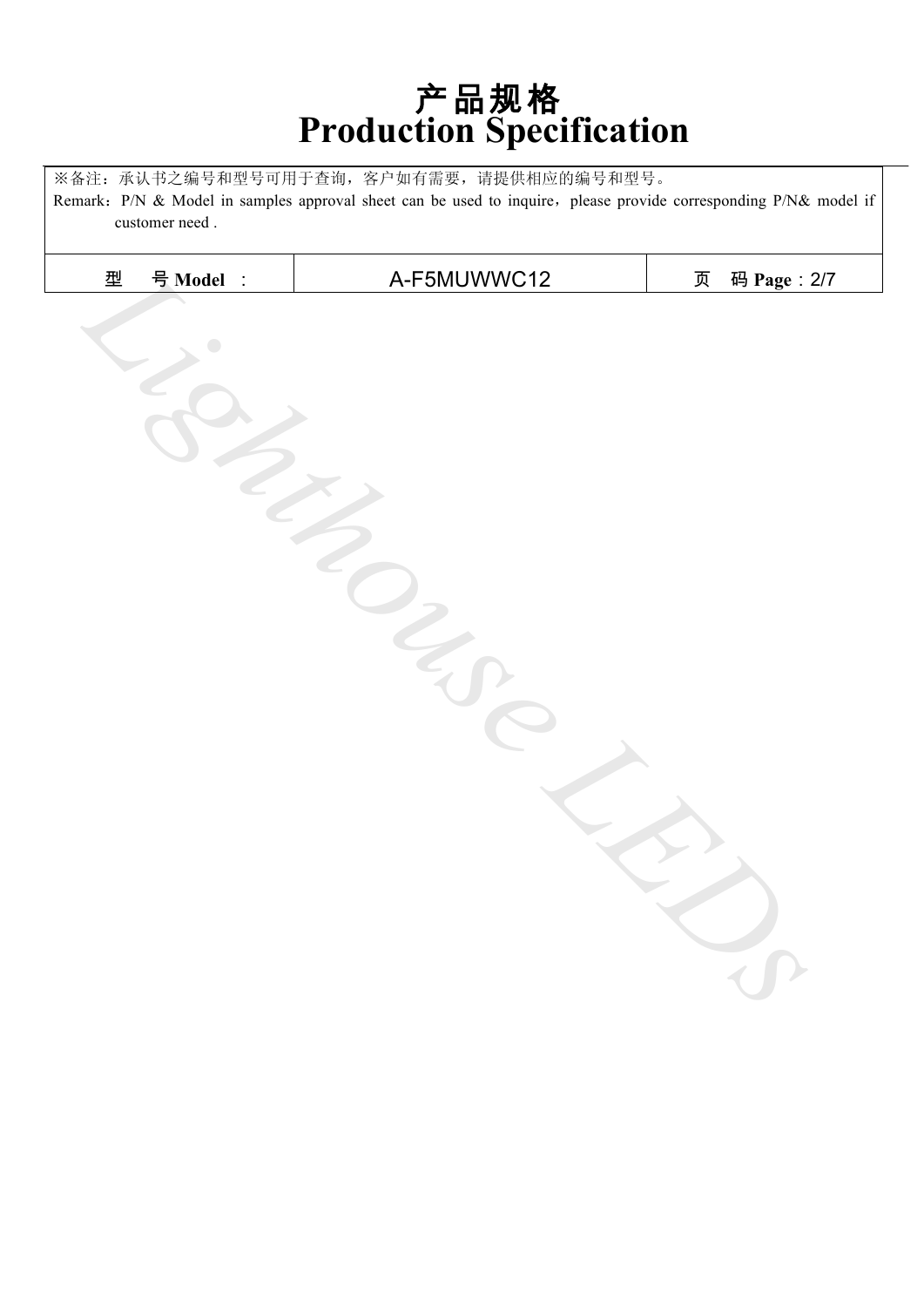#### 二、光电参数 **Photoelectricity Parameter**

(环境温度 Ambient temperature:25℃ 湿度humidity:RH60%)

| 项目                                                                                                                                        | 符号                 |                     | 测试条件<br>Test condition |        | 典型值  | 最大值                        | 单位        |
|-------------------------------------------------------------------------------------------------------------------------------------------|--------------------|---------------------|------------------------|--------|------|----------------------------|-----------|
|                                                                                                                                           |                    |                     | 最小值                    |        |      | Max                        | Unit      |
| Item                                                                                                                                      | Symbol             |                     |                        |        | Type |                            |           |
|                                                                                                                                           |                    |                     | Min                    |        |      |                            |           |
| 正向电压<br>Forward voltage                                                                                                                   | <b>VF</b>          | $IF=20mA$           |                        | 3.0    |      | 3.4                        | V         |
| 反向电流<br>Reverse current                                                                                                                   | IR                 | $VR=5V$             |                        |        |      | 5                          | $\mu A$   |
| 发光强度<br>Luminous intensity                                                                                                                | IV                 | $IF=20mA$           |                        | 12000  |      | 14000                      | mcd       |
| 坐标                                                                                                                                        | X                  | $IF=20mA$           |                        |        | 0.35 |                            | nm        |
| Chromatically<br>Coordinates (note 4)                                                                                                     | Y                  | $IF = 20mA$         |                        |        | 0.35 |                            | nm        |
| 光谱半宽度<br>Spectrum line half width                                                                                                         | $\Delta$ $\lambda$ | $IF=20mA$           |                        |        | 110  |                            | nm        |
| :: 亮度测试公差±15%、波长测试公差±1nm、正向电压测试公差±0.05V                                                                                                   |                    |                     |                        |        |      |                            |           |
| aark. The tolerance of intensity: $\pm 15\%$ , The tolerance of wave length: $\pm 1$ nm, The tolerance of forwards voltage: $\pm 0.05$ V. |                    |                     |                        |        |      |                            | Only refe |
| above data when testing.                                                                                                                  |                    |                     |                        |        |      |                            |           |
| 极限参数 Absolute Maximum Rating                                                                                                              |                    |                     |                        |        |      |                            |           |
| 「境温度 Ambient temperature: 25℃                                                                                                             |                    | 湿度 humidity: RH60%) |                        |        |      |                            |           |
| 项<br>目<br>符号                                                                                                                              |                    | 数值                  | 单位                     |        |      | 备注                         |           |
| Item<br>Symbol                                                                                                                            |                    | Value               | Unit                   | Remark |      |                            |           |
| 正向电流                                                                                                                                      |                    |                     |                        |        |      |                            |           |
| Forward Current                                                                                                                           | IF                 | 20                  | mA                     |        |      |                            |           |
| 正向峰值电流                                                                                                                                    |                    |                     |                        |        |      |                            |           |
| Peck forward current                                                                                                                      | <b>IFM</b>         | 75                  | mA                     |        |      | F=1KHZ,占空比(duty cycle)1/10 |           |
| 反向耐压                                                                                                                                      |                    |                     |                        |        |      |                            |           |
| Reverse Voltage                                                                                                                           | <b>VRP</b>         | 15                  | V                      |        |      |                            |           |

备注:亮度测试公差±15%、波长测试公差±1nm、正向电压测试公差±0.05V

Remark: The tolerance of intensity:±15%, The tolerance of wave length:±1nm,The tolerance of forwards voltage: ±0.05V. Only reference for above data when testing.

三、极限参数 Absolute Maximum Rating

(环境温度 Ambient temperature:25℃ 湿度 humidity:RH60%)

| $1.12$ manifester. Terror |                                         |                  |                                                     |                            |  |
|---------------------------|-----------------------------------------|------------------|-----------------------------------------------------|----------------------------|--|
| 目<br>项                    | 符号                                      | 数值               | 单位                                                  | 备注                         |  |
| Item                      | Symbol                                  | Value            | Unit                                                | Remark                     |  |
| 正向电流                      | IF                                      | 20               | mA                                                  |                            |  |
| Forward Current           |                                         |                  |                                                     |                            |  |
| 正向峰值电流                    | IFM                                     | 75               | mA                                                  | F=1KHZ,占空比(duty cycle)1/10 |  |
| Peck forward current      |                                         |                  |                                                     |                            |  |
| 反向耐压                      | <b>VRP</b>                              | 15               | V                                                   |                            |  |
| Reverse Voltage           |                                         |                  |                                                     |                            |  |
| 耗散功率                      |                                         |                  |                                                     |                            |  |
| Power Dissipation         | Pm                                      | 85               | mw                                                  | ---                        |  |
| 工作环境温度 Operation          | Tamb                                    | $-25 \ncong +80$ | $\rm ^{\circ}C$                                     |                            |  |
| temperature               |                                         |                  |                                                     |                            |  |
| 贮藏温度                      | $\rm ^{\circ}C$<br>$-35 \n  \pm 85Tstg$ |                  |                                                     |                            |  |
| Storage temperature       |                                         |                  |                                                     |                            |  |
| 焊接温度                      | Tsol                                    | 320              | $\rm ^{\circ}C$                                     | 波峰焊,离环氧体 3mm 处≤5S          |  |
| Soldering temperature     |                                         |                  | Wave soldering, 3mm out of physical body, $\leq$ 5S |                            |  |
| 型<br>号 Model :            | A-F5MUWWC12<br>码 Page:<br>页<br>3/7      |                  |                                                     |                            |  |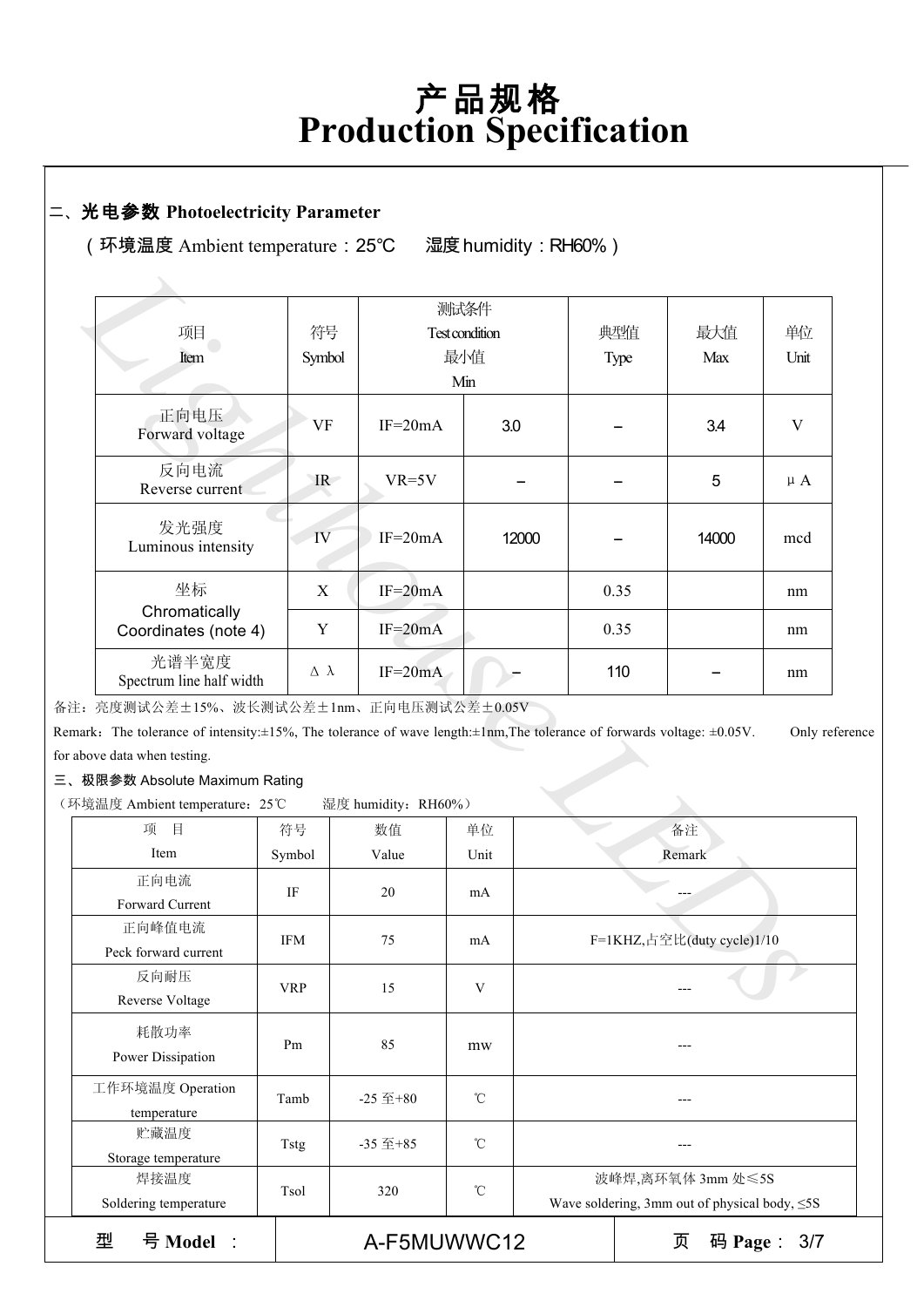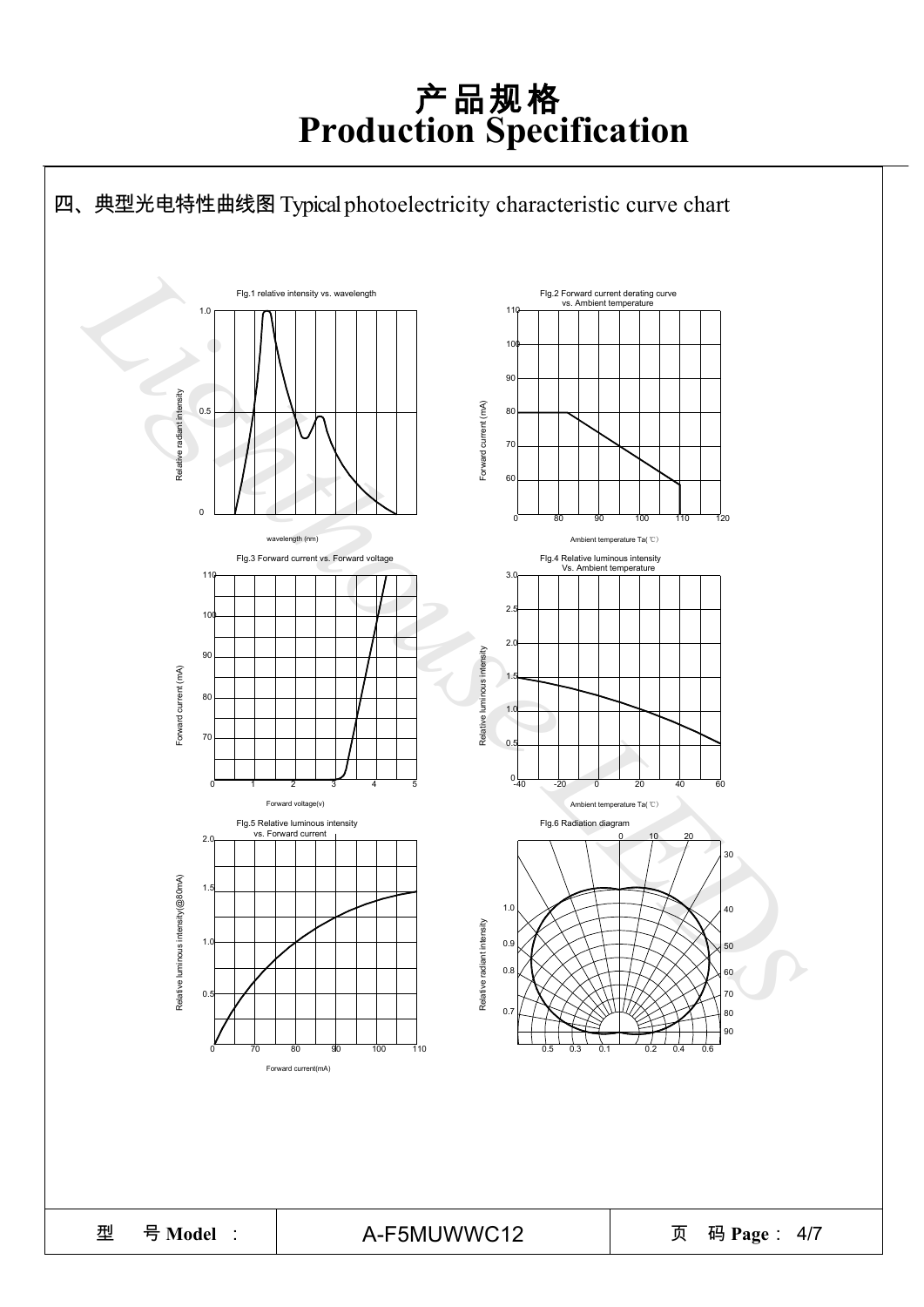#### ● **R** 五、可靠性实验项目 **Reliability Test Project**

| 描述               | 项目                                                                              |           | 测试标准                                                      | 测试条件                                                                | 测试时间      | 数量                      | 失效数量             |
|------------------|---------------------------------------------------------------------------------|-----------|-----------------------------------------------------------|---------------------------------------------------------------------|-----------|-------------------------|------------------|
| Description      | Item                                                                            |           | <b>Test criterion</b>                                     | <b>Test condition</b>                                               | Test time | Qty                     | Fail qty         |
| 寿命测试<br>Lifetest | 常温寿命测试<br>Life test(room temperature)                                           |           | JIS7021:B4                                                | Ta= $25^{\circ}$ C $\pm$ 5 $^{\circ}$ C, IF=30mA                    | 1000Hrs   | 22                      | $\boldsymbol{0}$ |
|                  | 高温存储<br>High temperature store                                                  |           | JIS7021:B10<br>MIL-STD-202:210A<br>MIL-STD-750:2031       | Ta=85°C±5°C                                                         | 1000Hrs   | 22                      | $\boldsymbol{0}$ |
|                  | 低温存储<br>Low temperature store                                                   |           | JIS7021:B12                                               | Ta=-35°C±5°C                                                        | 1000Hrs   | 22                      | $\mathbf{0}$     |
| 环境测试<br>Ambience | 高温高湿测试<br>High temperature/ humidity test                                       |           | JIS7021:B11<br>MIL-STD-202:103D                           | Ta=85°C±5°C<br>RH=85%                                               | 1000Hrs   | 22                      | $\boldsymbol{0}$ |
|                  | test<br>冷热冲击测试<br>Cold / Heat strike test<br>冷热循环测试<br>Cold and heat cycle test |           | JIS7021::B4<br>MIL-STD-202:107D<br>MIL-STD-750:1026       | 30min<br>-10℃±5℃←→100℃±5℃<br>5min<br>5min                           | 50Cycles  | 22                      | $\boldsymbol{0}$ |
|                  |                                                                                 |           | <b>JIS7021:A3</b><br>MIL-STD-202:107D<br>MIL-STD-705:105E | 5min 5min<br>5min<br>-35°C~25°C~85°C~-35°C<br>30min 5min 30min 5min | 50Cycles  | 22                      | $\boldsymbol{0}$ |
|                  | 判断标准 Judging criterion:                                                         |           |                                                           |                                                                     |           |                         |                  |
|                  | 项目                                                                              | 符号        | 实验条件                                                      | 判断标准<br>Criteria                                                    |           |                         |                  |
|                  | Item                                                                            | Symbol    | Experiment condition<br>Min.                              |                                                                     |           | Max.                    |                  |
|                  | <b>Forward Voltage</b>                                                          | <b>VF</b> | $IF=20mA$                                                 |                                                                     |           | <b>Initial Datex1.1</b> |                  |

#### 判断标准 **Judging criterion:**

| 项目                     | 符号        | 实验条件                 | 判断标准<br>Criteria |                  |
|------------------------|-----------|----------------------|------------------|------------------|
| Item                   | Symbol    | Experiment condition | Min.             | Max.             |
| Forward Voltage        | $\rm V_F$ | $IF = 20mA$          |                  | Initial Datex1.1 |
| <b>Reverse Current</b> | <b>IR</b> | $V_R = 5V$           |                  | $30 \mu A$       |
| Luminous Intensity     | IV        | $IF = 20mA$          | Initial Datex0.7 |                  |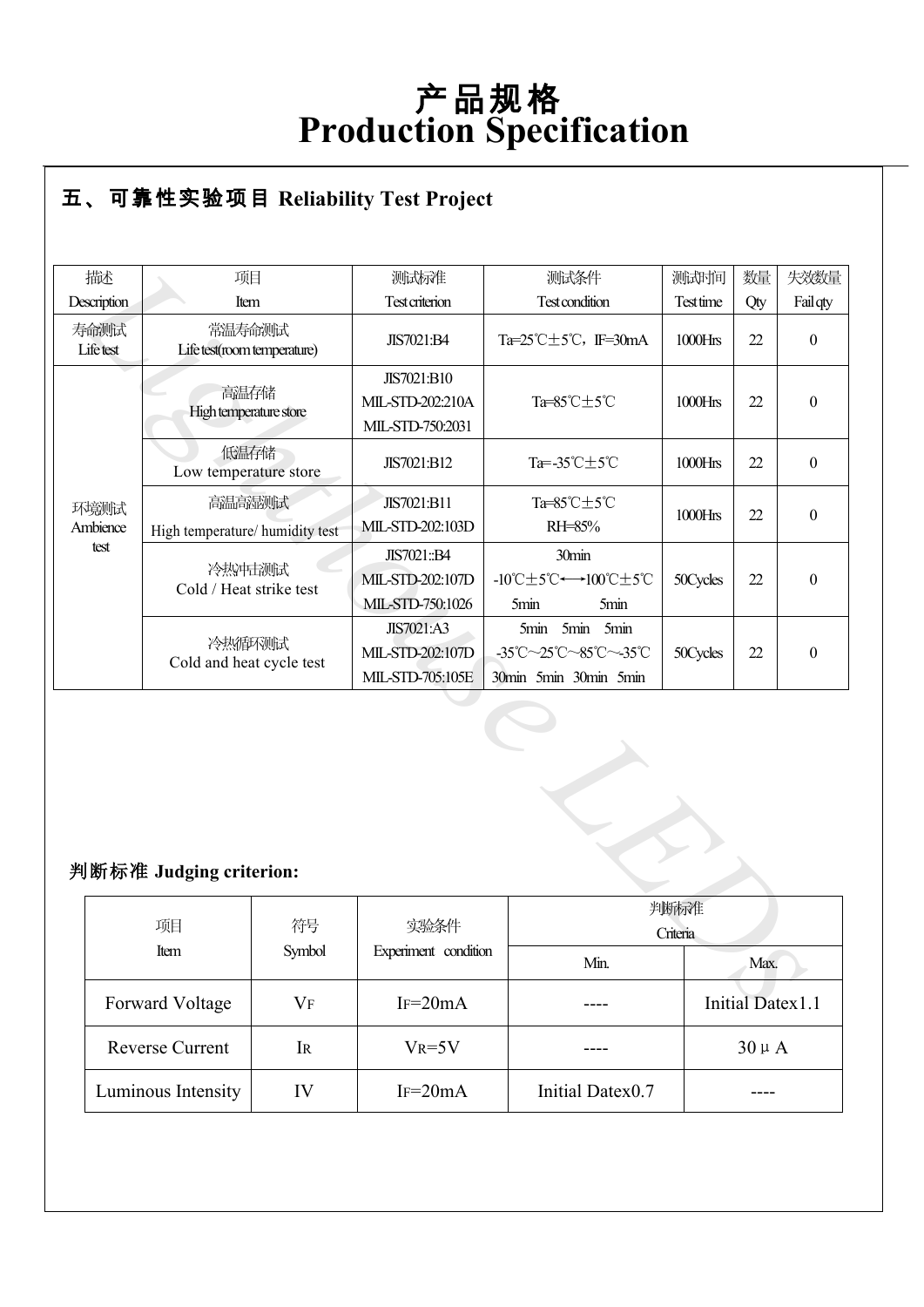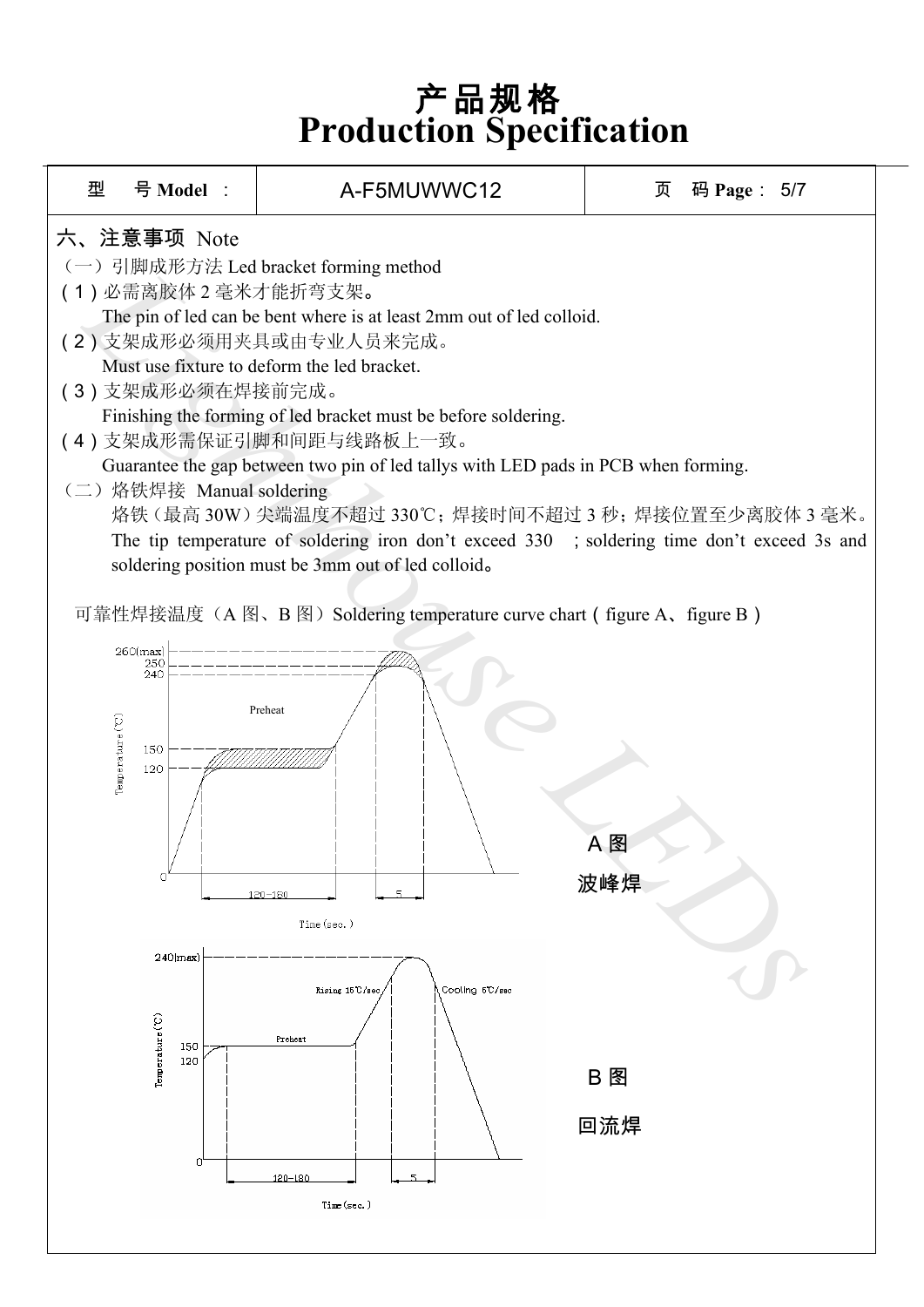| 型 | 号 Model :                                                                                                                                                                                                                                                                                                                                                                                    | A-F5MUWWC12                                                                                                                                                                                                                                  | 页<br>码 Page: 6/7             |  |  |  |  |  |  |  |
|---|----------------------------------------------------------------------------------------------------------------------------------------------------------------------------------------------------------------------------------------------------------------------------------------------------------------------------------------------------------------------------------------------|----------------------------------------------------------------------------------------------------------------------------------------------------------------------------------------------------------------------------------------------|------------------------------|--|--|--|--|--|--|--|
|   | (三) 防静电措施 ESD countermeasure                                                                                                                                                                                                                                                                                                                                                                 |                                                                                                                                                                                                                                              |                              |  |  |  |  |  |  |  |
|   | 静电及高压会对 LED 造成损坏, 特别是晶片材质为 InGaN 的产品对静电防护要求更加严格, 要求在使用和检验                                                                                                                                                                                                                                                                                                                                    |                                                                                                                                                                                                                                              |                              |  |  |  |  |  |  |  |
|   | 产品时戴防静电手腕带或防静电手套,焊接工具及设备外壳需可靠接地,焊接条件遵循此份规格书中的条件。<br>Static electricity and high volt can damage led, The production whose Die material is InGaN must strictly required to<br>prevent ESD, Must put on static glove and static fillet, Soldering tool and the cover of device must connect the ground,<br>soldering condition follows the related stating of production specification manual. |                                                                                                                                                                                                                                              |                              |  |  |  |  |  |  |  |
|   | (四) 过电流保护 Protecting countermeasure when over current                                                                                                                                                                                                                                                                                                                                        |                                                                                                                                                                                                                                              |                              |  |  |  |  |  |  |  |
|   |                                                                                                                                                                                                                                                                                                                                                                                              | 为避免由于电压的变化引起大电流冲击而造成产品损坏,需要加入保护电阻。                                                                                                                                                                                                           |                              |  |  |  |  |  |  |  |
|   |                                                                                                                                                                                                                                                                                                                                                                                              | Need add the protecting resistor in circuit in order to avoid damaging led due to big current and voltage fluctuation.                                                                                                                       |                              |  |  |  |  |  |  |  |
|   |                                                                                                                                                                                                                                                                                                                                                                                              | (五) LED 安装方法 LED installation method                                                                                                                                                                                                         |                              |  |  |  |  |  |  |  |
|   | 1) 注意各类器件外线的排列以防极性装错, 器件不可与发热元件靠得太近, 工作条件不要超过其规定的极限。<br>Pay attention to the led polarity and avoid installation wrong. Led can't be close to euthermic component, work<br>condition should tally with it's specification.                                                                                                                                                                   |                                                                                                                                                                                                                                              |                              |  |  |  |  |  |  |  |
|   |                                                                                                                                                                                                                                                                                                                                                                                              | 2) 务必不要在引脚间距变形的情况下安装 LED。                                                                                                                                                                                                                    |                              |  |  |  |  |  |  |  |
|   |                                                                                                                                                                                                                                                                                                                                                                                              | Don't install the LED under the condition of the led pin deformation.                                                                                                                                                                        |                              |  |  |  |  |  |  |  |
|   |                                                                                                                                                                                                                                                                                                                                                                                              | 3) 当装配 LED 进入 PCB 或装配孔时, LED 支架不能承受任何压力。<br>The led bracket don't load any pressure when installing the led into PCB or fitting hole.                                                                                                        |                              |  |  |  |  |  |  |  |
|   |                                                                                                                                                                                                                                                                                                                                                                                              | 4) 在焊接温度回到正常以前, 必须避免使 LED 受到任何的震动或外力。                                                                                                                                                                                                        |                              |  |  |  |  |  |  |  |
|   |                                                                                                                                                                                                                                                                                                                                                                                              | Must avoid any strike and force on led before the soldering temperature return to room temperature.                                                                                                                                          |                              |  |  |  |  |  |  |  |
|   |                                                                                                                                                                                                                                                                                                                                                                                              |                                                                                                                                                                                                                                              |                              |  |  |  |  |  |  |  |
|   | (六) 存储时间 Storage time                                                                                                                                                                                                                                                                                                                                                                        |                                                                                                                                                                                                                                              |                              |  |  |  |  |  |  |  |
|   |                                                                                                                                                                                                                                                                                                                                                                                              | 1) 在温度 5℃~35℃, 湿度 RH60%条件下, 产品可保存一年。超过保存期的产品需重新检测后方能使用。<br>Led can be stored for a year under the condition: the temperature of $5 \approx 35$<br>production must be re-inspected and tested before use if their storage time exceed a year. | and humidity of RH60%, These |  |  |  |  |  |  |  |
|   |                                                                                                                                                                                                                                                                                                                                                                                              | 2) 如果打开的产品在 5℃~35℃, RH60%的空气条件下放置超过一周, 则需要将产品在 65℃±5℃的环境中放置                                                                                                                                                                                  |                              |  |  |  |  |  |  |  |
|   |                                                                                                                                                                                                                                                                                                                                                                                              | 24 小时以上, 并尽量在十五天内使用。                                                                                                                                                                                                                         |                              |  |  |  |  |  |  |  |
|   | If led is exposed in air for a week under the condition: the temperature of $5 \sim 35$ , humidity of RH60%, must place<br>the led in the ambience of 65 $\pm$ 5 for 24 hours and use it in 15 days for best.                                                                                                                                                                                |                                                                                                                                                                                                                                              |                              |  |  |  |  |  |  |  |
|   | (七) 清洗 Cleaning                                                                                                                                                                                                                                                                                                                                                                              |                                                                                                                                                                                                                                              |                              |  |  |  |  |  |  |  |
|   | 当用化学用品清洗胶体时必须特别小心,因为有些化学品对胶体表面有损伤并引起褪色如三氯乙烯、丙酮等。                                                                                                                                                                                                                                                                                                                                             |                                                                                                                                                                                                                                              |                              |  |  |  |  |  |  |  |
|   | 可用乙醇擦拭、浸渍, 时间在常温下不超过3分钟。<br>Be careful of some chemical results in the led colloid fades and damage when using chemical clean the led, such as<br>chloroethylene, acetone etc. can use ethanol to wash or soak led but the time don't exceed 3 minutes.                                                                                                                                      |                                                                                                                                                                                                                                              |                              |  |  |  |  |  |  |  |
|   | $($ 八 $)$ 弯脚 (Kinked)                                                                                                                                                                                                                                                                                                                                                                        |                                                                                                                                                                                                                                              |                              |  |  |  |  |  |  |  |
|   |                                                                                                                                                                                                                                                                                                                                                                                              | 当 LED 成形弯脚时,弯脚模具容易刮花 LED 脚支架镀层,刮伤处容易生锈,特别是空气湿度大时。                                                                                                                                                                                            | 为减少                          |  |  |  |  |  |  |  |
|   | 生锈机会, 建议使用镀锡支架。                                                                                                                                                                                                                                                                                                                                                                              |                                                                                                                                                                                                                                              |                              |  |  |  |  |  |  |  |
|   | The kinked tooling scrape easily the pin of led, where the led bracket is rusting easily, especial expose it in moist air. To                                                                                                                                                                                                                                                                |                                                                                                                                                                                                                                              |                              |  |  |  |  |  |  |  |

decrease the led bracket rust, advise using plated tin led bracket.